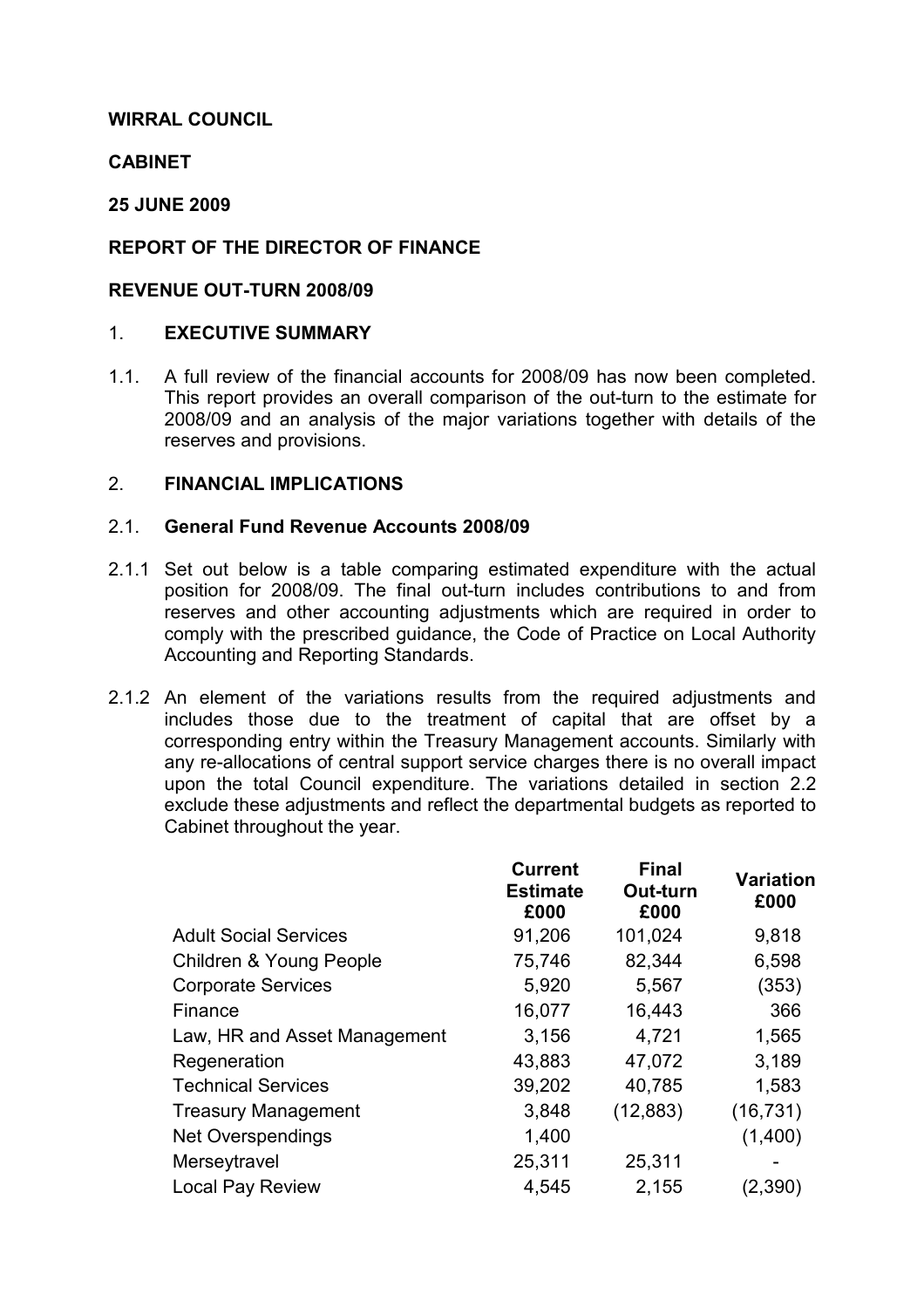| Contribution from balances              | (9,351)                                   | (11, 571)                        | (2,220) |
|-----------------------------------------|-------------------------------------------|----------------------------------|---------|
| <b>LABGI grant</b>                      | (1,700)                                   | (1, 725)                         | (25)    |
| <b>TOTAL EXPENDITURE</b>                | 299,243                                   | 299,243                          |         |
|                                         |                                           |                                  |         |
| <b>INCOME</b>                           |                                           |                                  |         |
| Revenue Support Grant                   | 18,015                                    | 18,015                           |         |
| <b>Area Based Grant</b>                 | 29,107                                    | 29,107                           |         |
| <b>National Non Domestic Rate</b>       | 129,413                                   | 129,413                          |         |
| <b>Council Tax Income</b>               | 123,217                                   | 123,217                          |         |
| <b>Collection Fund Surplus</b>          | (509)                                     | (509)                            |         |
| <b>TOTAL INCOME</b>                     | 299,243                                   | 299,243                          |         |
|                                         | <b>Current</b><br><b>Estimate</b><br>£000 | <b>Final</b><br>Out-turn<br>£000 |         |
| <b>STATEMENT OF BALANCES</b>            |                                           |                                  |         |
| Balance as at 1 April 2008              | 11,115                                    | 11,115                           |         |
| <b>Contribution to General Fund</b>     | (9,351)                                   | (11, 571)                        |         |
| <b>Contribution from Other Reserves</b> | 6,743                                     | 8,739                            |         |
| Balance as at 31 March 2009             | 8,507                                     | 8,283                            |         |

# 2.2. Analysis of Main Variations

2.2.1 After excluding the required accounting adjustments as outlined earlier the departmental variations were;-

| <b>Department</b>            | Overspend<br>£000 | <b>Underspend</b><br>£000 |
|------------------------------|-------------------|---------------------------|
| <b>Adult Social Services</b> | 5,751             |                           |
| Children & Young People      | 443               |                           |
| <b>Corporate Services</b>    |                   | 18                        |
| Finance                      |                   | 742                       |
| Law, HR & Asset Management   | 49                |                           |
| Regeneration                 | $***$<br>846      |                           |
| <b>Technical Services</b>    | 841               |                           |
| <b>Treasury Management</b>   |                   | 2,834                     |
| <b>Overall Overspend</b>     | 2,336             |                           |

 \*\* As per Cabinet on 10 December 2008 the Department released £230,000 of reserves which were agreed to partially offset this overspend.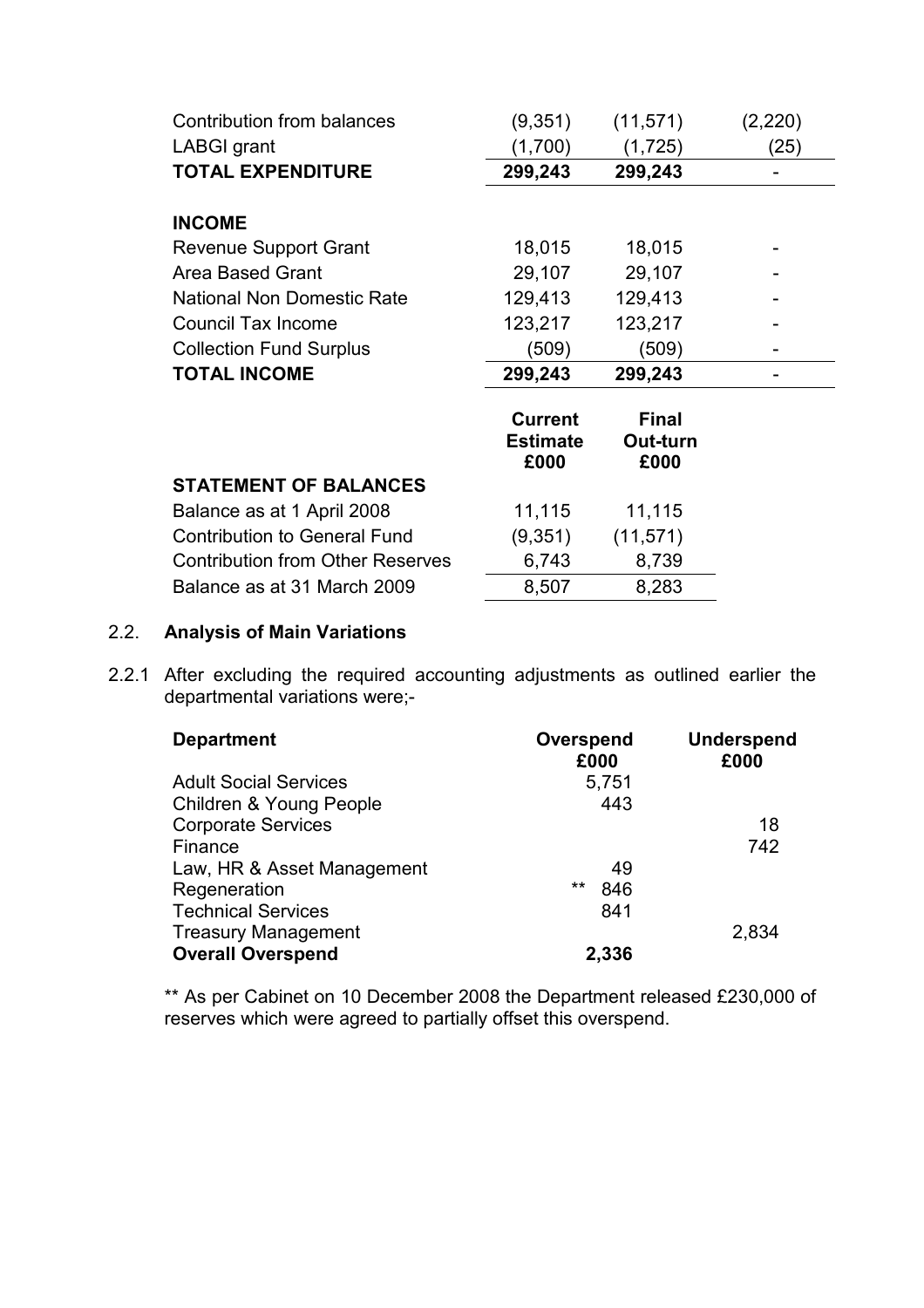2.2.2 The main departmental variations were :-

|                                               | Overspend<br>£000 | <b>Underspend</b><br>£000 |
|-----------------------------------------------|-------------------|---------------------------|
| <b>Adult Social Services</b>                  |                   |                           |
| <b>Community Care</b>                         | 2,000             |                           |
| PCT related debts cancelled                   | 1,807             |                           |
| Non-residential charges                       | 900               |                           |
| Efficiency savings delayed                    | 662               |                           |
| <b>Employees</b>                              | 212               |                           |
|                                               |                   |                           |
| <b>Children &amp; Young People</b>            |                   |                           |
| <b>Independent Residential Care</b>           | 579               |                           |
| <b>Employees / Vacancy Control</b>            | 486               |                           |
| <b>Children's Homes</b>                       | 418               |                           |
| Transport (includes home-to-school)           | 381               |                           |
| Use of Grants                                 |                   | 1,461                     |
|                                               |                   |                           |
| <b>Corporate Services</b>                     |                   |                           |
| No significant variations                     |                   |                           |
| <b>Finance</b>                                |                   |                           |
| <b>IT Project Development</b>                 | 270               |                           |
| <b>Housing Benefit Grant and Payments</b>     |                   | 889                       |
|                                               |                   |                           |
| Law, HR & Asset Management                    |                   |                           |
| No significant variations                     |                   |                           |
| <b>Regeneration</b>                           |                   |                           |
| Service re-engineering                        | 644               |                           |
| Income shortfall from golf and cemeteries     | 276               |                           |
|                                               |                   |                           |
| <b>Technical Services</b>                     |                   |                           |
| <b>Building Control / Land Charges income</b> | 731               |                           |
| <b>Operational Services Division</b>          | 368               |                           |
| <b>Winter Maintenance</b>                     | 350               |                           |
| <b>Highways Infrastructure Works</b>          |                   | 670                       |
| <b>Treasury Management</b>                    |                   |                           |
| Increase in bad debts provision               | 1,100             |                           |
| <b>Investment Income</b>                      |                   | 2,200                     |
| <b>Borrowing Costs</b>                        |                   | 1,200                     |
| <b>Capital Financing</b>                      |                   | 400                       |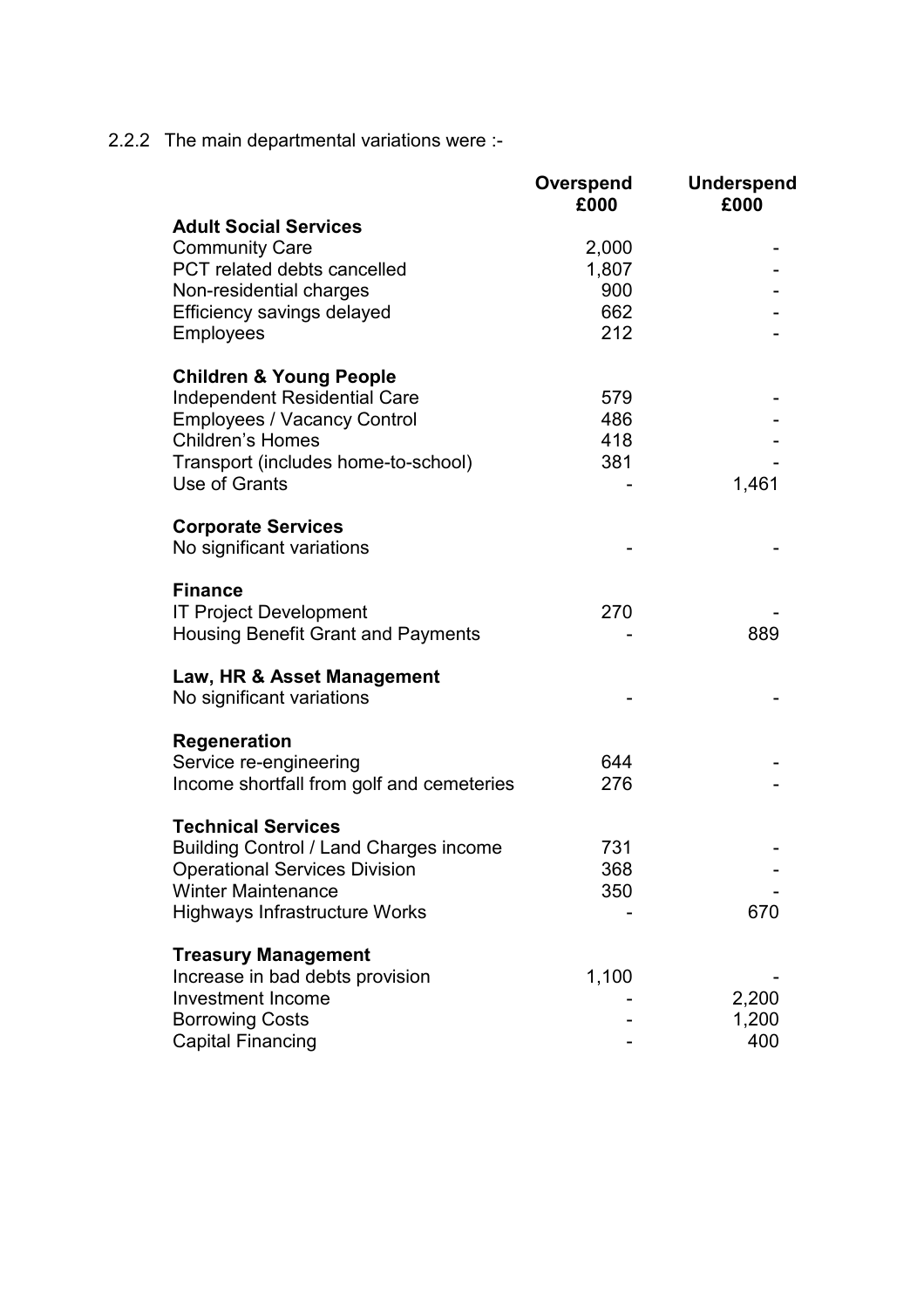# Adult Social Services

- 2.3.1 Regular reports throughout 2008/09 highlighted potential increases in expenditure with the projections of the Director of Adult Social Services subjected to Scrutiny by both Cabinet and the Overview and Scrutiny Committees. Cabinet on 28 May 2009 agreed to the cancellation of outstanding debts relating to Primary Care Trusts and these are charged against the department. The final level of overspend is in line with the revised projections.
- 2.3.2 The main pressure continues to be within community care where increased demand together with the impact of the contractual inflation rises both contributed towards the overspend. Actions have been taken as part of the 2009/10 budget to deliver savings in this area of activity.
- 2.3.3 A number of efficiencies were implemented during the year, such as staffing restructures, and consequentially the full benefits were not realised in 2008/09 but should be for 2009/10.
- 2.3.4 In terms of the anticipated improvements in non-residential charges the increased contributions from service users did not meet expectations. This was affected by the economic situation as contributions reflect property values and assessed income. The situation is being monitored in 2009/10.

# 2.4 Children & Young People

- 2.4.1 The measures that were put in place by the Director during the financial year resulted in the projected overspend that was highlighted in June 2008 of around £3 million being largely contained. This was essentially achieved through directing a range of grants towards the pressure areas in order to obtain maximum benefit from the available resources.
- 2.4.2 The provision of care services for children is a volatile area of the budget. It was planned that the year would see a reduction in the numbers placed with the Authority. However, the impact of the Baby P case increased awareness and the planned managed reduction in placements did not materialise. The resultant impact was seen within the Independent residential care and Children's home budgets. As part of the 2009/10 budget additional resources were allocated to support the service.
- 2.4.3 The department faced an ambitious service re-engineering programme in the year which allied with the existing vacancy control targets was not fully achieved during the year. Whilst benefits will continue into 2009/10 this again presents a challenge in the new financial year.
- 2.4.4 Transport, and particularly home-to-school transport, was regularly identified as being under pressure to remain within the allocated budget. The impact of the rising demand, the volatility in the energy market and the need for employee support all contributed towards this overspend.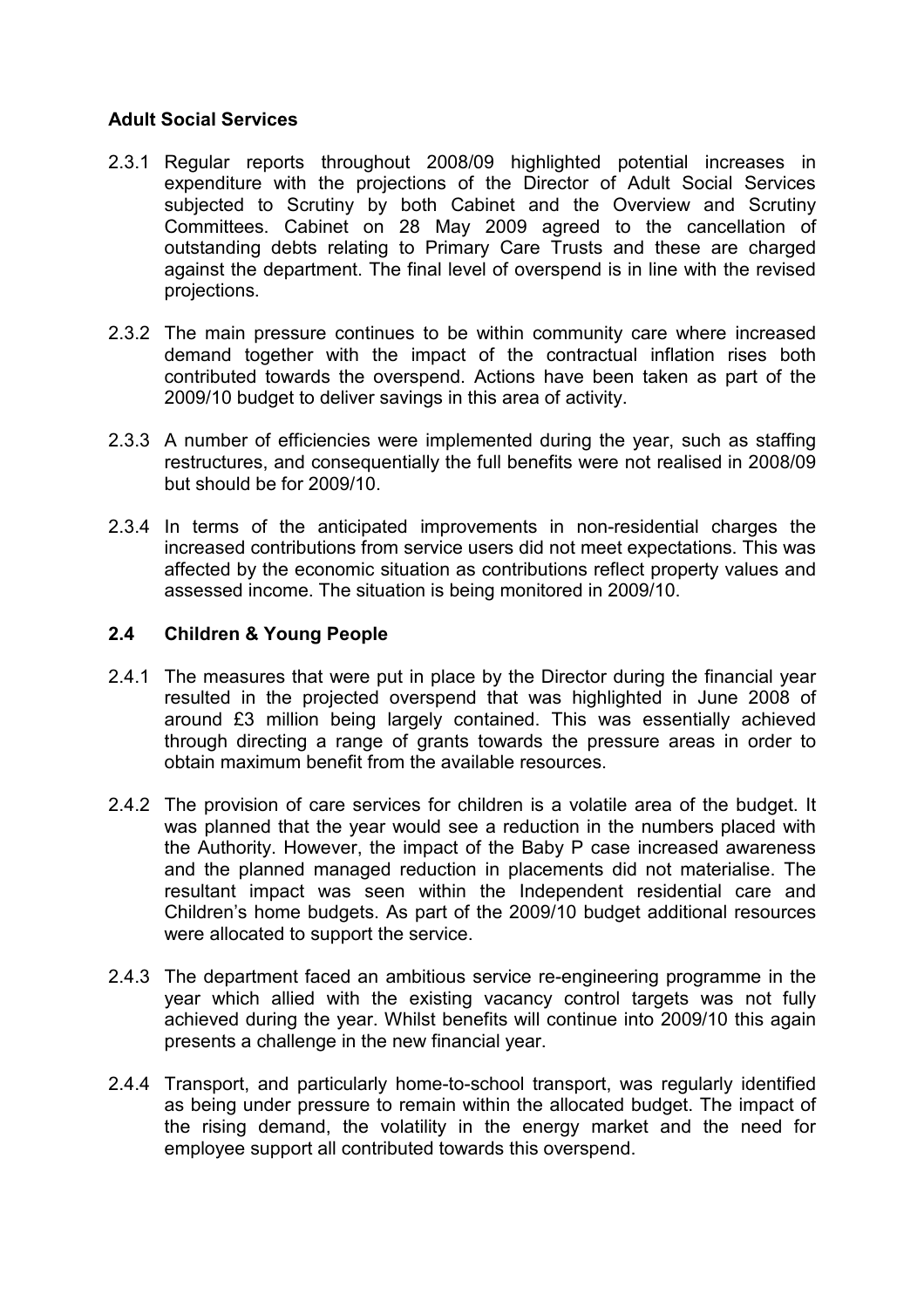# 2.5 Corporate Services

2.5.1 During the year financial monitoring reports highlighted no variations.

# 2.6 Finance

- 2.6.1 The improvements in respect of the administration and payment of Housing and Council Tax benefit to eligible recipients continue. The increasing numbers of recipients and the improved systems and controls in place have increased the Government Grant.
- 2.6.2 The benefit process is supported through the increasing availability of access channels although the main access remains via the One Stop Shops. This, and the improved technology, which offers further reductions in administration costs has enabled savings to continue to be made.
- 2.6.3 The costs in respect of IT projects relate to a number of on-going areas of work which are primarily supporting the corporate systems and which have not been allocated as part of the support service recharges,

# 2.7 Law, HR and Asset Management

2.7.1 During the year the budget for this new department was established and the financial monitoring reports highlighted no variations.

# 2.8 Regeneration

- 2.8.1 The financial monitoring reports identified that the final spend would exceed the budget allocated by £0.8 million primarily as a result of a shortfall in the achievement of the Service Re-engineering savings. Progression of these was an integral part of the Strategic Asset Review and the appropriate financial benefits were incorporated within the 2009/10 budget.
- 2.8.2 Income generation remains a key area within the Cultural Services budget and subject to external influences. The targets remain challenging and again proved difficult to achieve with income from the cemeteries and crematorium and golf courses being below target.

# 2.9 Technical Services

2.9.1 Monitoring reports throughout the year identified shortfalls meeting the income targets in respect of Building Control and land charges. Cabinet agreed to a realignment of budgets and to additional resources being allocated for 2009/10.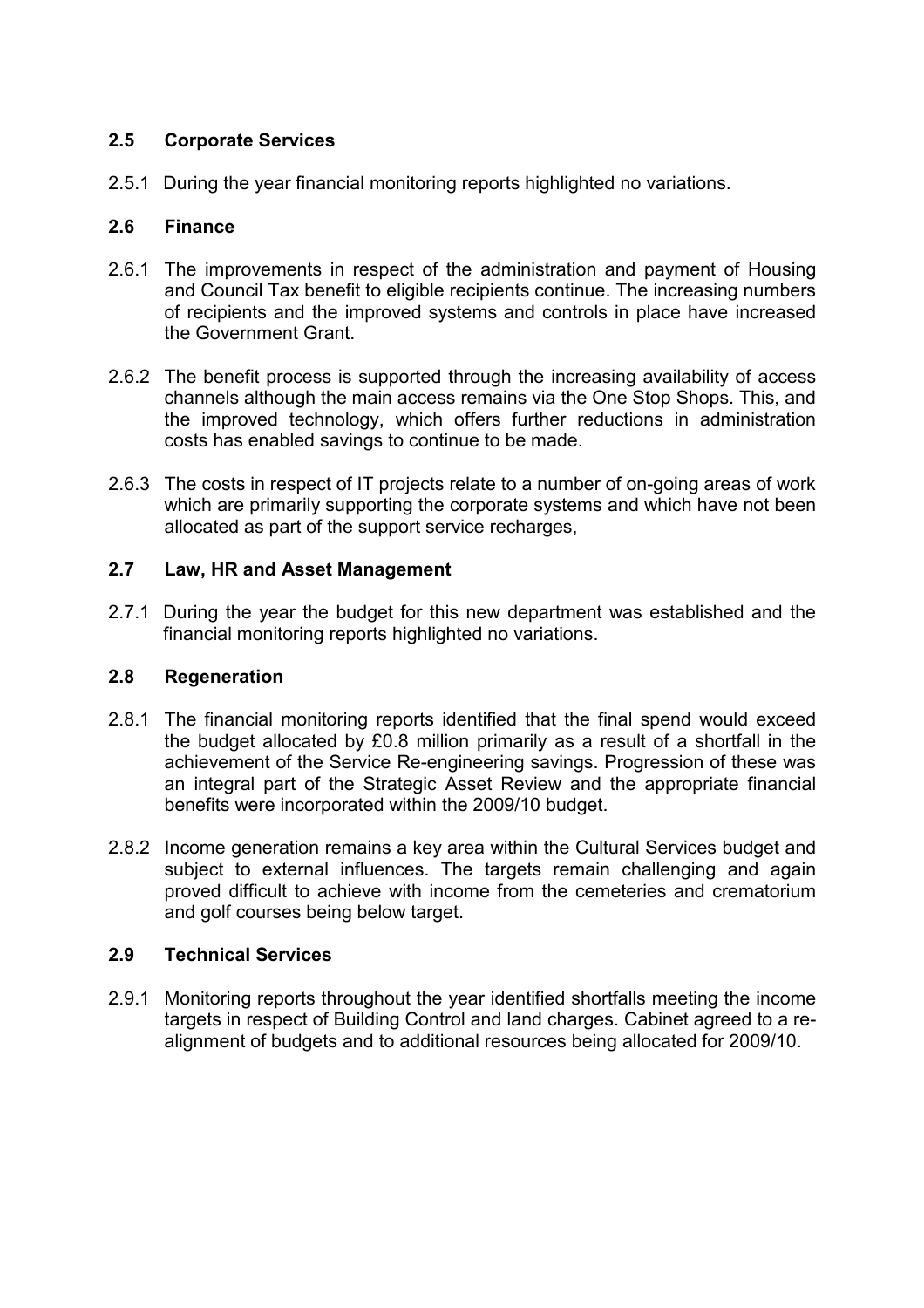- 2.9.2 In terms of highways maintenance the awarding of the new contract to an external contractor from April 2009 meant that the Operational Services Division would cease to exist at the end of the financial year. The Director sought to ensure that all issued work would be completed prior to the change and consequently if the works could not be completed the work was not programmed. Whilst this resulted in a deficit for Operational Services there was a compensatory saving within the Technical Services budget.
- 2.9.3 The increased costs in respect of winter maintenance were identified in time to address any potential overspend. In order to contain the spend as far as possible compensatory reductions were made in the highways, street lighting and coast protection programmes.

# 2.10 Treasury Management

- 2.10.1 The benefits from improved Treasury Management activities were regularly updated in the monitoring reports. The annual report is included on this agenda.
- 2.10.2 The more effective management of cash flow reduced the need for temporary borrowing which realised a budget saving. With further controls exercised on borrowing, and the use of maturing investments to temporarily fund spend, savings were also made on interest payments. The Council has also benefited form the increased rates offered as a result of the turbulence on the financial markets. This represented a windfall for 2008/09 and the impact of the recession resulted in the budgeted expectations from this activity being reduced. With the implications of the Capital Finance and Accounting Regulations 2008 some of the savings have been set-aside for use in future years.
- 2.10.3 The financial climate is also having an impact upon the ability of individuals to meet their financial obligations. In recognition of this the sums outstanding and due to the Council are at increased risk of not being met and this has required an increase in the provision for bad debts.

# 2.11 Local Pay Review

2.11.1 The liability to the Council to meet the on-going costs of the implementation of the harmonisation and local pay review is being back-dated to 1 April 2007. Cabinet is regularly updated as to the latest position with the exercise expected to conclude during the 2009/10 financial year. In accordance with the accounting standards, money has been set-aside in the 2008/09 accounts.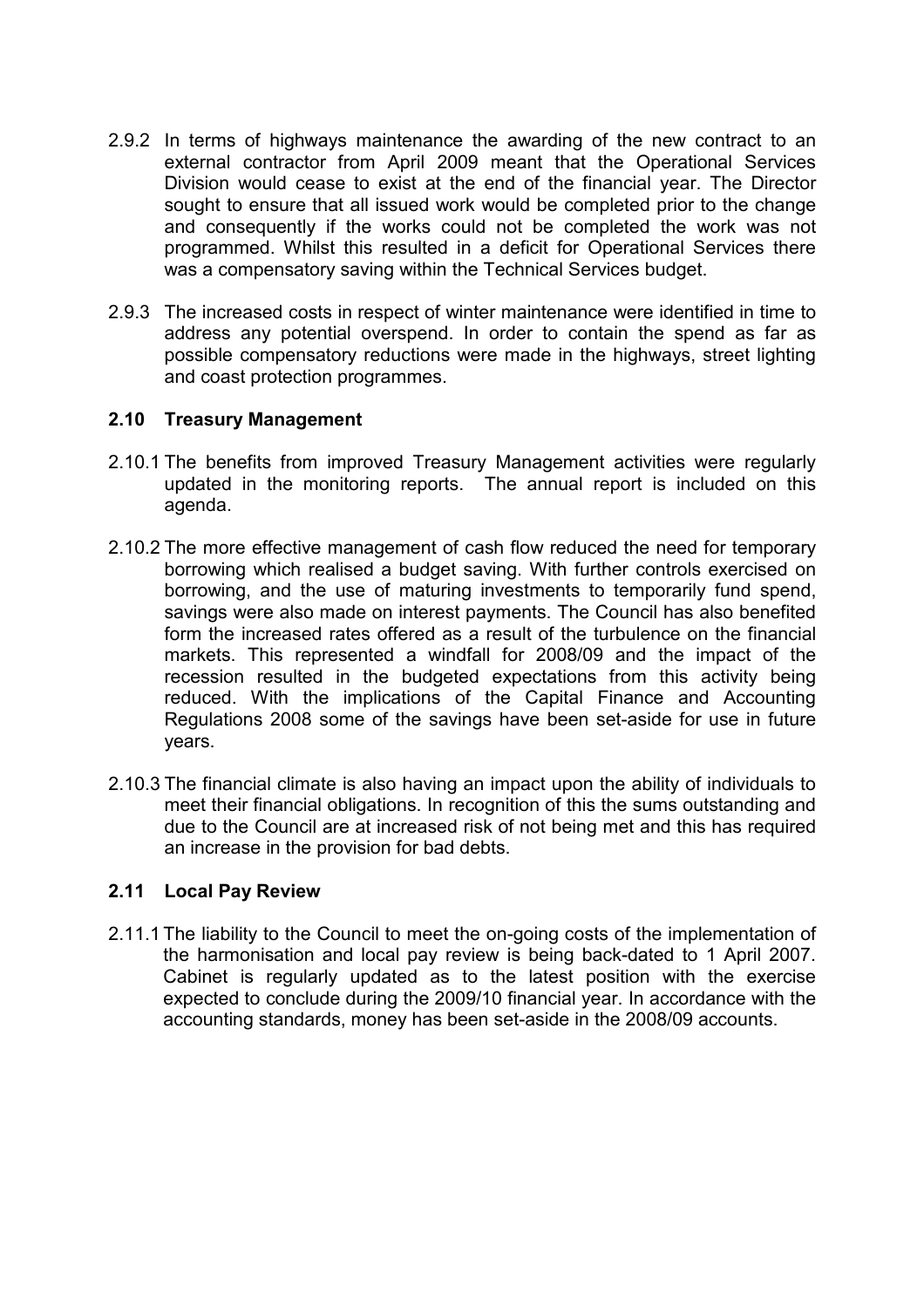# 2.12 Statement of Balances

2.12.1 At 31 March 2008 the balances were £11.1 million. When Council agreed the budget for 2008/09 the projections were for £8.5 million and so the out-turn of £8.3m shows a reduction of £0.2 million. This is due to the net overspending for the year including the cancellation of PCT debts which was partially offset by an additional contribution from the Insurance Fund.

# 2.13 Collection Fund

2.13.1 The income of the Collection Fund was £207.7 million and the expenditure was £206.7 million:-

|                         | £000    |
|-------------------------|---------|
| <b>Wirral Precept</b>   | 123,217 |
| <b>Police Precept</b>   | 13,928  |
| Fire and Rescue Precept | 6,247   |
| <b>Business Rates</b>   | 62,299  |
| Adjustment to provision | 998     |
|                         | 206,689 |

2.13.2 The surplus for the year of £1 million includes the recovery of the previous year deficit and results in a Collection Fund deficit of £0.4 million at 31 March 2009. Cabinet in 2008 was advised of the Wirral Council share of the deficit and provision was made in the Council General Fund to meet this cost.

# 2.14 Provisions and Reserves

2.14.1.At 31 March 2009 the following provisions for bad debts were made within the General Fund:-

|                                       | £000  |
|---------------------------------------|-------|
| <b>Sundry Debtors</b>                 | 3,108 |
| <b>Community Charge Summons Costs</b> | 645   |
| <b>Housing Benefit</b>                | 4,995 |
| Total                                 | 8,748 |

2.14.2 At 31 March 2009 the following provisions were made for bad debts within the Collection Fund;-

|                       | £000  |
|-----------------------|-------|
| <b>Council Tax</b>    | 6.675 |
| <b>Business Rates</b> | 2,012 |
| Total                 | 8.687 |

2.14.3 In addition to providing for bad debts the Council maintains provisions and reserves to meet possible future liabilities. These are analysed in detail at Appendix 1 and 2 respectively.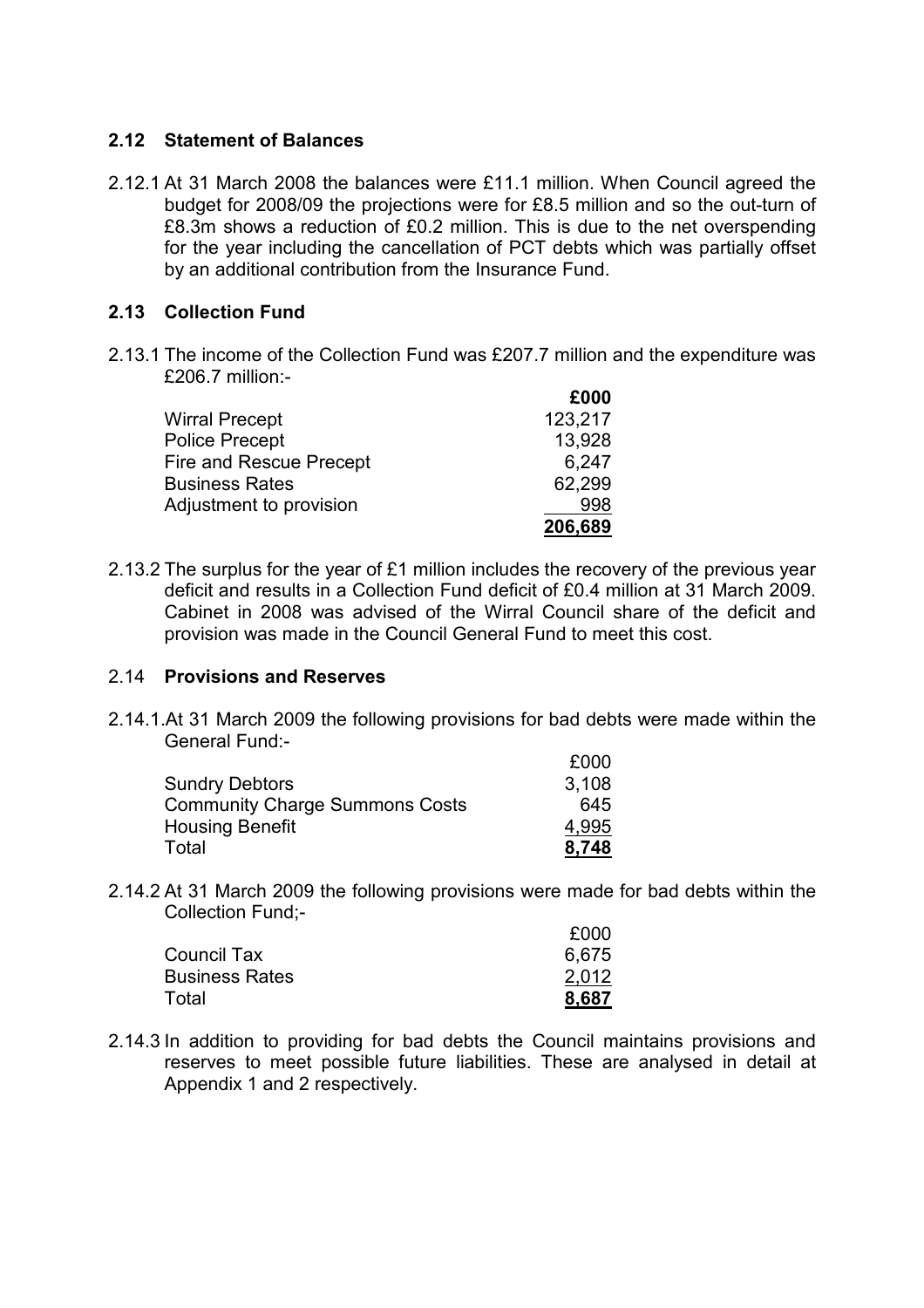# 2.15 Insurance Fund

- 2.15.1 The Insurance Fund contributed a total of £5.1 million to the General Fund balance during the year with the majority of this following the annual assessment of liabilities that was presented to Cabinet in July 2008. The combined balance of the Insurance Fund and Reserve has been decreased by £1 million to £18.3 million at 31 March 2009.
- 2.15.2 The balance on the Fund is partly invested externally and at 31 March 2009 the market value of this investment was £1.6 million which is £0.7 million more than the cost.
- 2.15.3 The Insurance Fund annual report is also on this agenda.

# 2.16 School Balances

2.16.1 Under the Education Reform Act 1988 all primary, secondary, special and nursery schools now manage delegated budgets. At 31 March 2009 the balances held totalled £9.2 million which can only be used for schools' purposes and are not, therefore, available to support general Council expenditure.

# 3. STAFFING IMPLICATIONS

3.1. There are no specific implications arising out of this report.

# 4. LOCAL MEMBER SUPPORT IMPLICATIONS

4.1. There are no specific implications arising out of this report.

# 5. LOCAL AGENDA 21 STATEMENT

5.1. There are no specific implications arising out of this report.

# 6. PLANNING IMPLICATIONS

6.1. There are no specific implications arising out of this report.

# 7. EQUAL OPPORTUNITIES IMPLICATIONS

7.1. There are no specific implications arising out of this report.

# 8. COMMUNITY SAFETY IMPLICATIONS

8.1. There are no specific implications arising out of this report.

# 9. HUMAN RIGHTS IMPLICATIONS

9.1. There are no specific implications arising out of this report.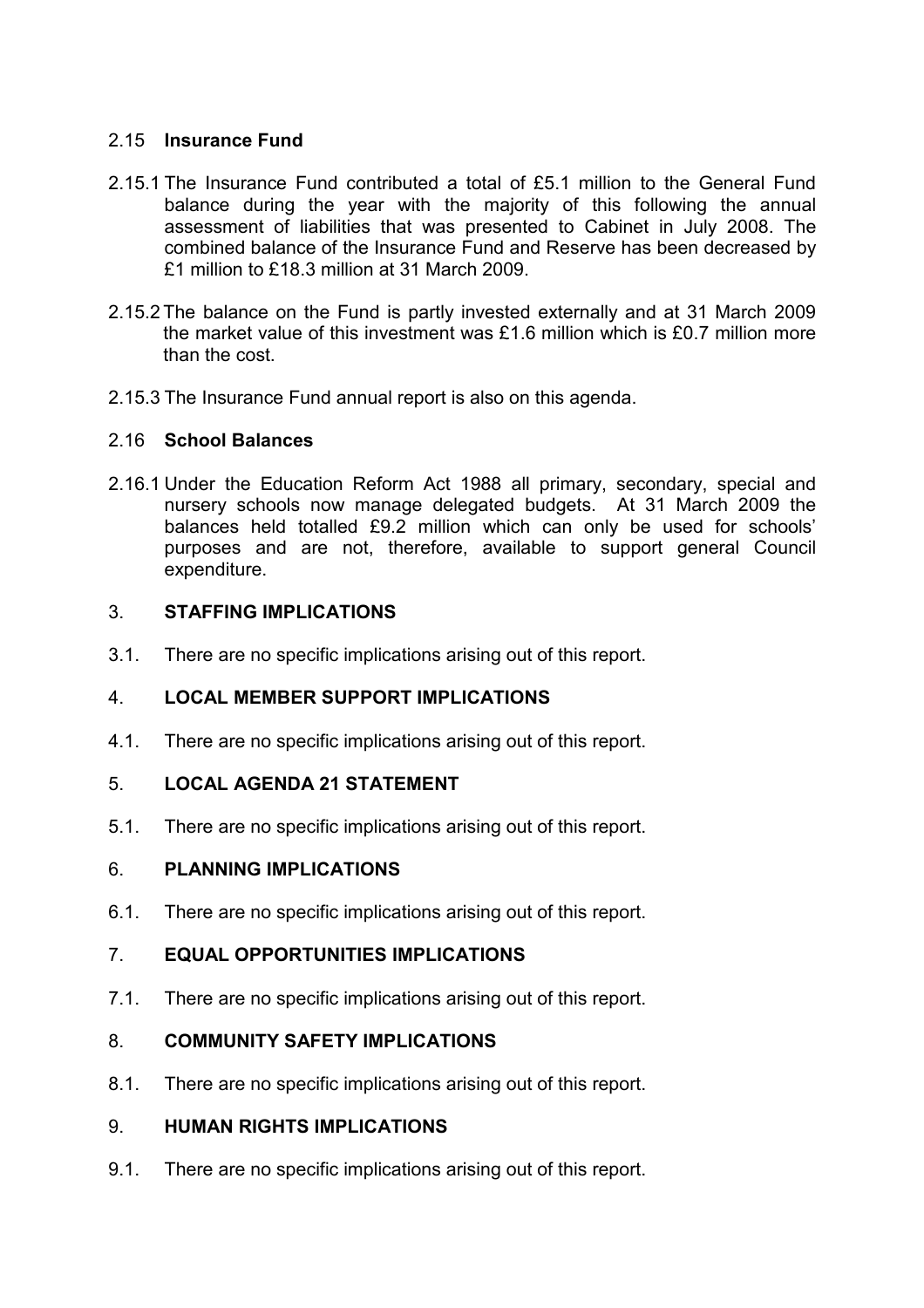# 10. BACKGROUND PAPERS

- 10.1. Code of Practice on Local Authority Accounting in the UK SORP 2008
- 10.2. Capital Finance and Accounting Regulations 2008.
- 10.3. Accounts and Audit Regulations 2003.

# 11. RECOMMENDATIONS

- 11.1 That the revenue out-turn for 2008/09 be agreed.
- 11.2 That the provisions and reserves be agreed.

 IAN COLEMAN DIRECTOR OF FINANCE

FNCE/198/09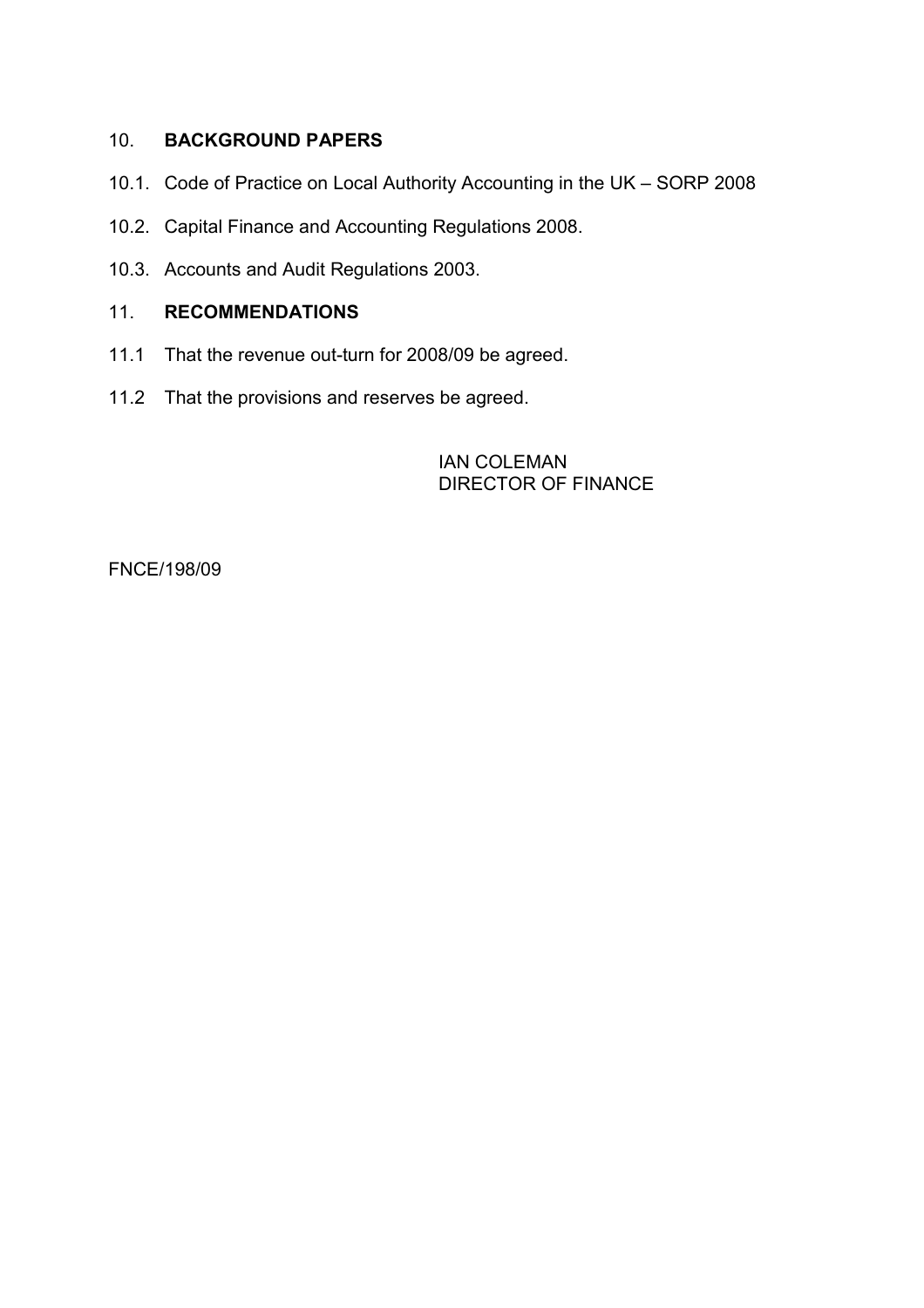## GENERAL FUND PROVISIONS AS AT 31 MARCH 2009

|                                            | £000  |
|--------------------------------------------|-------|
| <b>Housing Benefit</b>                     | 3,453 |
| <b>Collection Fund</b>                     | 691   |
| <b>Group Repair</b>                        | 532   |
| <b>Highway Works</b>                       | 352   |
| <b>Energy Investment</b>                   | 310   |
| <b>Strategic Asset Review</b>              | 297   |
| <b>Highway Maintenance</b>                 | 237   |
| <b>You Decide</b>                          | 220   |
| Local Area Agreement (LAA) Network Support | 200   |
| <b>Replacement Wheelie Bins</b>            | 200   |
| <b>Merseyside Information Service</b>      | 182   |
| <b>Match Funding</b>                       | 167   |
| <b>Local Development Framework</b>         | 160   |
| Equal Pay Back Pay                         | 150   |
| <b>Highway Maintenance Contract</b>        | 146   |
| Other                                      | 1,192 |
|                                            | 8,489 |

## Housing Benefit

The Council is able to claim subsidy for a substantial proportion of Housing and Council Tax Benefit payments made to eligible claimants. This involves the submission of annual claims to the Department for Work and Pensions (DWP) that are subject to audit by the Audit Commission.

There are a number of remaining longstanding claims issues requiring final settlement with the DWP. Changes in the interpretation of legislation and subsidy arrangements may require adjustments to be made to prior years. The Council reserves the right to challenge the reasonableness of any calculations in respect of claw-back.

### Collection Fund

This sum was established during 2007/08 and has been set-aside to meet the Council share of the reported deficit on the Collection Fund.

### Group Repair

This sum relates primarily to funding towards the 'Triangles property renovation scheme'. Residents and landlords also contribute to the cost of the works, with the balance being utilised to support future renovation schemes.

### Highways Works

This is a contingency for the writing-off of irrecoverable debts that include rechargeable works, road reinstatements and outstanding debtors to the Operational Services Division.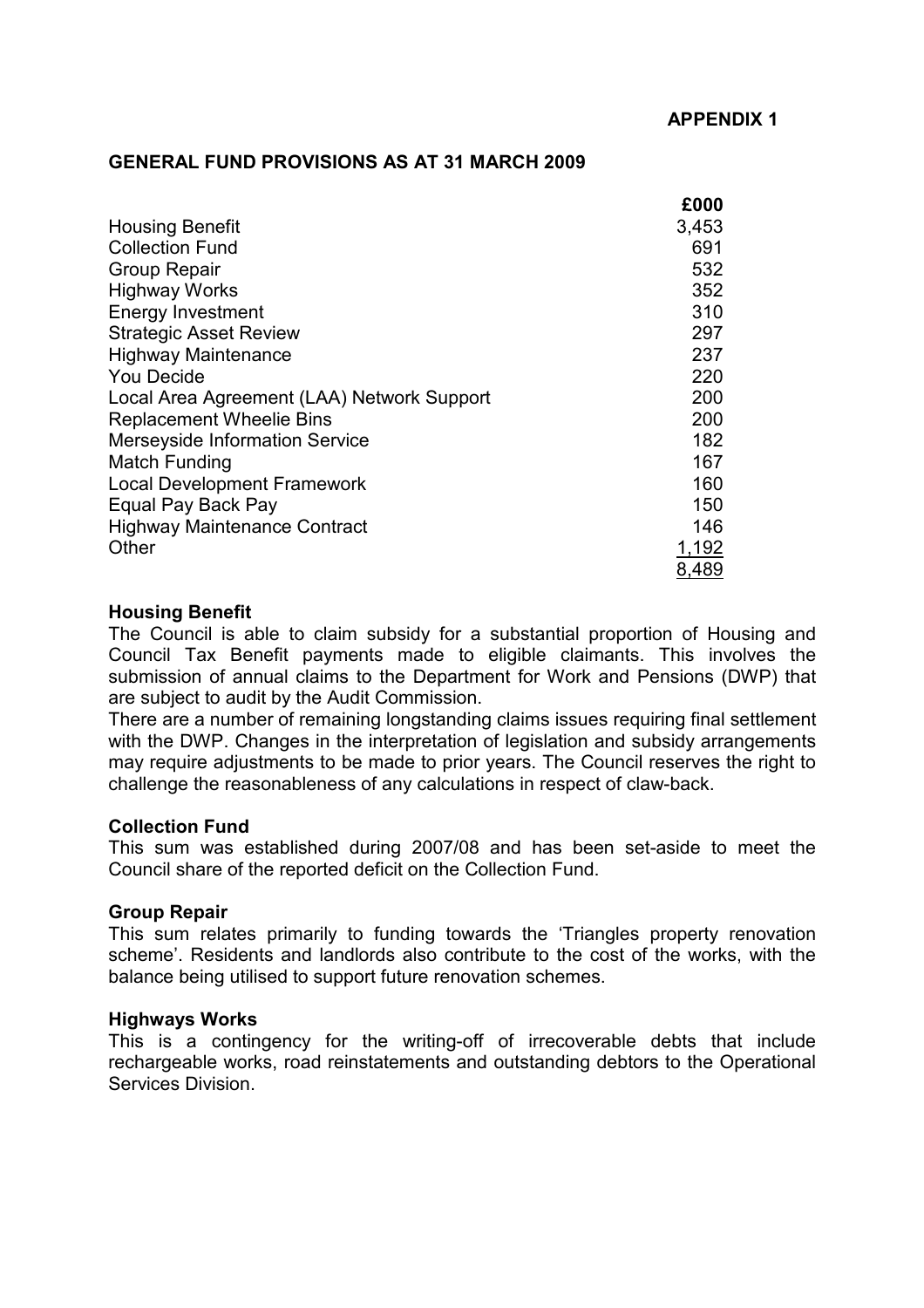## Energy Investment

This sum relates to the balance from a policy option relating to energy efficiency measures which are anticipated to be completed during the 2009/10 financial year.

### Strategic Asset Review

This provision relates to decommissioning costs and a review of administration buildings likely to be incurred relating to the implementation of the Strategic Asset Review.

## Highway Maintenance

This provision has been set-aside to improve footpaths in, and around, housing estates as part of meeting the overall risk management strategy.

## You Decide

This sum relates to amounts committed in relation to the participatory budgeting scheme introduced during 2008/09 and will be expended during 2009/10.

## Local Area Agreement (LAA) Network Support

This provision relates to sums set aside to fund the development of the Local Area Agreement. The provision will support both the Authority and voluntary network activities in delivering the Local Area Agreement.

## Replacement Wheelie Bins

This provision forms part of the overall strategy to replace wheelie bins as they become subject to deterioration.

### Merseyside Information Service

To be used to cover costs arising from the winding up of this organisation. The provision will be used when the accounts for the services have been finalised.

# Match Funding

This is required to match a series of commitments including artistic and cultural developments, golf events and the Hoylake and West Kirby improvement plan.

### Local Development Framework

This represents the sum remaining for the implementation of a number of studies that were approved by Cabinet on 15 March 2007.

### Equal Pay Back Pay

The Authority has identified pay inequalities among its employees and back pay has subsequently been paid to individuals who have been treated unfairly. This provision represents the cost of those claims that have been settled after 31 March 2009.

### Highway Maintenance Contract

To meet the costs associated with the tendering exercise for the highway maintenance (HESPE) contract.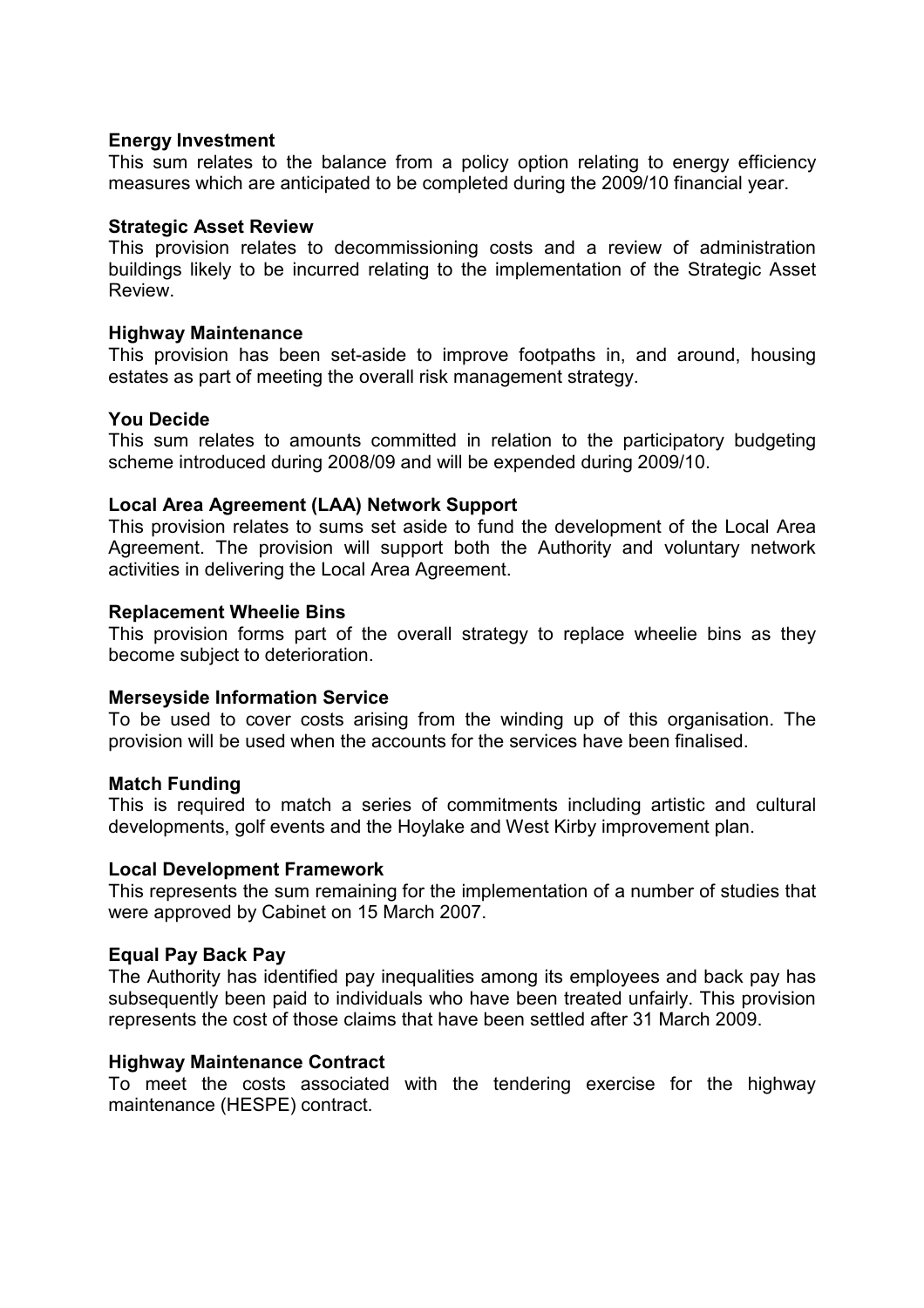## GENERAL FUND RESERVES AS AT 31 MARCH 2009

|                                                 | £000   |
|-------------------------------------------------|--------|
| <b>Housing Benefit</b>                          | 13,999 |
| <b>School Balances</b>                          | 9,350  |
| Debt Restructuring and Financing                | 7,022  |
| <b>Working Neighbourhoods Fund</b>              | 5,524  |
| <b>Local Pay Review</b>                         | 5,490  |
| <b>Minimum Revenue Provision</b>                | 4,400  |
| <b>Schools Capital Schemes</b>                  | 4,211  |
| <b>Supporting People Programme</b>              | 2,139  |
| <b>Public Finance Initiative Revenue</b>        | 1,834  |
| <b>IT Reserve</b>                               | 1,683  |
| <b>Connexions Partnership Pension</b>           | 1,380  |
| <b>Former HRA Contingency</b>                   | 1,148  |
| <b>Schools Contingency</b>                      | 570    |
| <b>Dedicated Schools Grant</b>                  | 419    |
| <b>Matching Fund</b>                            | 374    |
| One Stop Shop IT Network                        | 373    |
| Heritage Fund                                   | 325    |
| <b>Primary Care Trust - Physical Activities</b> | 300    |
| <b>Schools Harmonisation</b>                    | 300    |
| Sports Centre contingency                       | 300    |
| <b>Summer Term Reserve</b>                      | 279    |
| <b>Home Adaptations</b>                         | 233    |
| <b>Children's Care Services Review</b>          | 223    |
| <b>Schools Service IT Reserve</b>               | 204    |
| <b>Contact Point</b>                            | 200    |
| Other                                           | 4,241  |
| <b>Total Reserves</b>                           | 66,521 |

## Housing Benefit

There is an ongoing issue relating to the previous Housing Benefit Supporting People arrangements, the potential claw-back of subsidy against recent years and sums setaside for the further development of the Integrated Benefits and Council Tax IT system that was implemented during 2006.

### Schools Balances

These reserves are earmarked for use purely by the schools. The balance consists  $of: -$ 

|                              | £000    |
|------------------------------|---------|
| <b>Schools Underspending</b> | 10,589  |
| <b>Schools Overspending</b>  | (1,239) |
|                              | (9,350) |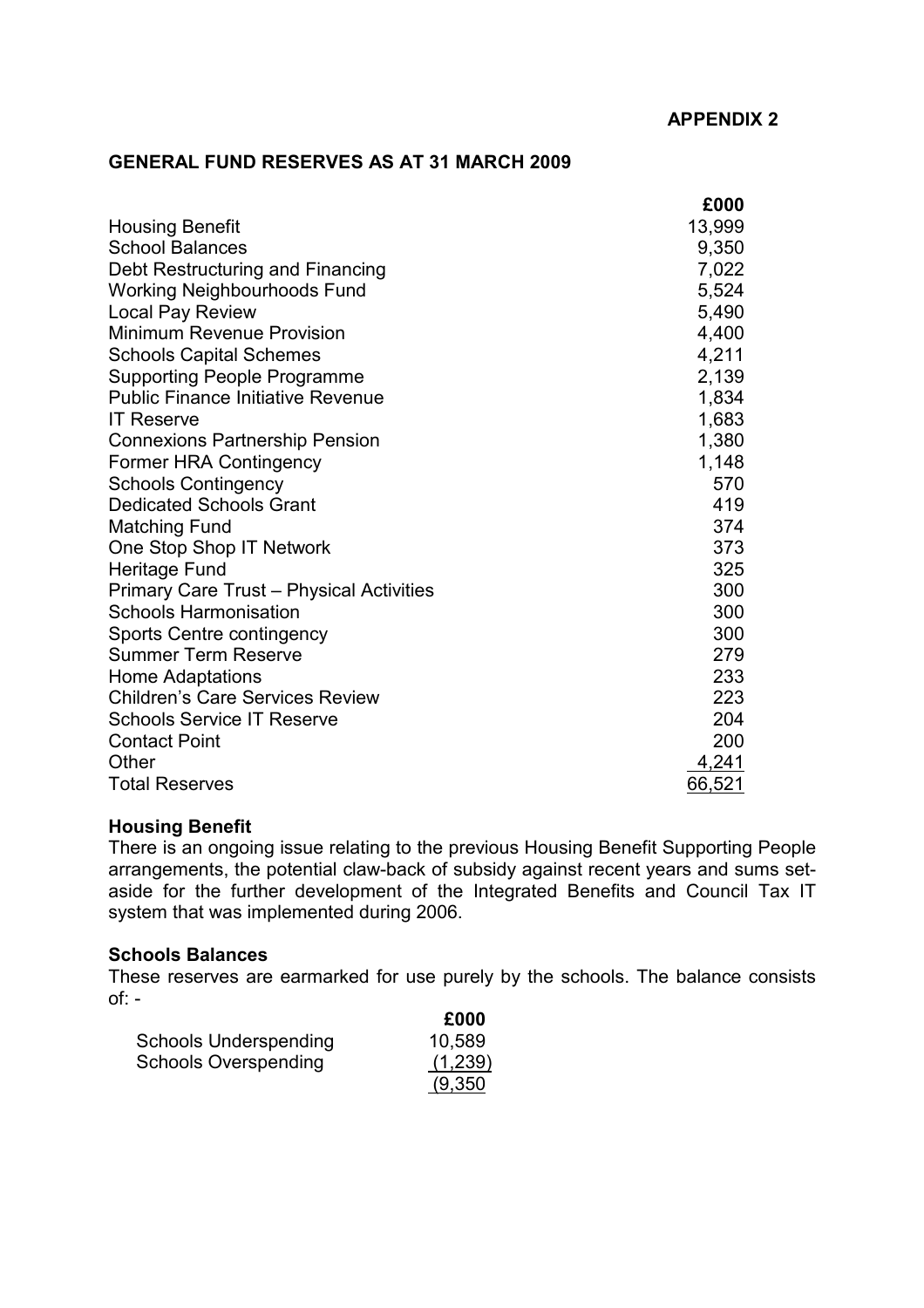# Debt Restructuring and Financing

To cover the premiums associated with the early repayment of debt, future interest rate increases and costs associated with the termination of leases.

# Working Neighbourhoods Fund

Working Wirral resources to commission activity to deliver the Investment Strategy priorities of tackling worklessness, improving skills levels and increasing enterprise, business growth and investment. Significant requests for funding were received, requiring prioritisation of the applications which was finalised in October 2008.

### Local Pay Review

The amount identified, and set-aside, to fund the costs of implementing proposals to harmonise and simplify working arrangements as well as meeting the requirements arising from the implementation of equal pay legislation.

## Minimum Revenue Provision (MRP)

The Capital Finance and Accounting Regulations 2008 introduced new methods for calculating the MRP. The reserve has been established to offset any resultant increase in costs.

## Schools Capital Schemes

The reserve set aside for the delivery and completion of capital schemes within schools.

## Supporting People Programme

Permission has been granted from the Department for Communities and Local Government to retain any administration and specific programme grant for use in future years. This reserve is to be spent on a number of initiatives to support people in need to live in their own homes.

### Private Finance Initiative (PFI) Revenue

A Government Grant supports the PFI Scheme and the Council has agreed that the surplus grant received in the early years should be carried forward to offset PFI costs in future years.

### IT Reserve

For the expansion and development of ICT services in the implementation of the programme agreed as part of the IT Strategy.

### Connexions Partnership Pension

The Council along with other Councils on Merseyside has agreed to commission Greater Merseyside Connexions Partnership for the delivery of information services to young people and provide a financial guarantee for the potential unfunded pension liabilities. The Partnership is an admitted body of the Merseyside Pension Fund and the Wirral share of the guarantee has been assessed as £1.38m (apportioned on population across Merseyside).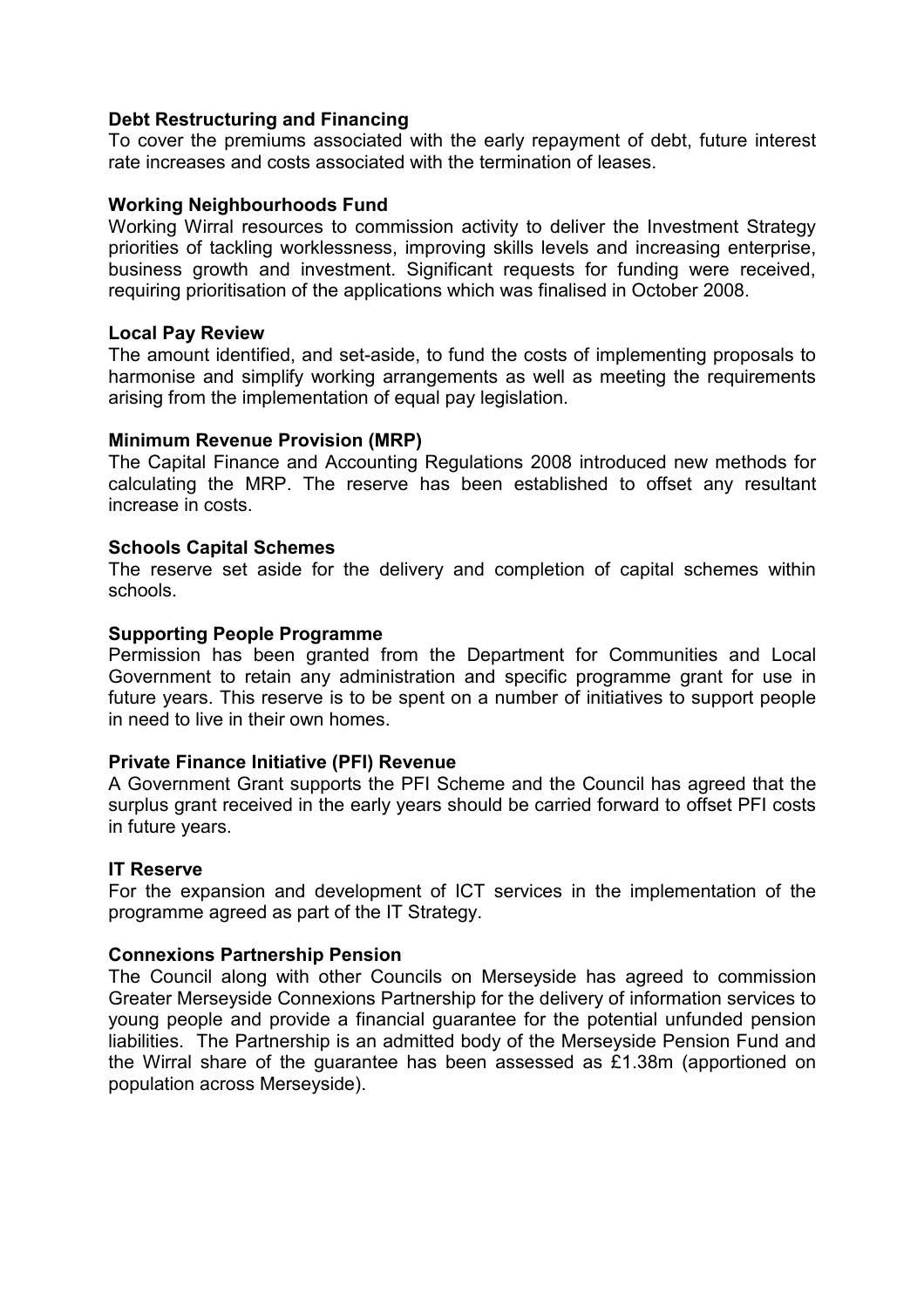## Former HRA Contingency

There are a number of outstanding liabilities that may arise in later years relating to the former Housing Revenue Account. These include outstanding contract retentions, rechargeable jobs and potential insurance claims. The reserve also provides for any other unforeseen liabilities relating to the HRA that may arise in the future.

## Schools Contingency

Created to cover formula errors that would have been unknown at the time schools budgets were set. Such adjustments may result in an additional budget being allocated from this reserve. Also includes £200,000 for meeting 50% of the increased insurance costs to schools.

## Dedicated Schools Grant

The additional Dedicated Schools Grant that was received less the 2007/08 overspend on the schools budget. This will be included in the 2009/10 formula distribution to schools.

## Matching Fund

The aim is to provide funds for any special initiatives that may arise involving grants, which will need to be matched by the Authority.

## One Stop Shop IT Network

To develop the Information Technology systems within the One Stop Shops.

### Heritage Fund

To provide funding for individuals, associations and communities to enhance the recording, preservation and protection of the urban, maritime and rural heritage of **Wirral** 

### Primary Care Trust – Physical Activities

Funding from the primary care trust for health related schemes that will occur in 2009/10. These will take place in Council sports centres and be organised by Sport Development.

### Schools Harmonisation

To fund the potential costs associated with implementing Phase 2 of the local pay review which relates to those employees within schools.

### Sports Centres

To assist in developing the programme for youth participation in sporting activities.

### Summer Term Reserve

To cover the cost of advisory teachers in the summer term in the event of schools not deciding to purchase services.

### Home Adaptations

To facilitate a programme of minor adaptations to improve standards of living.